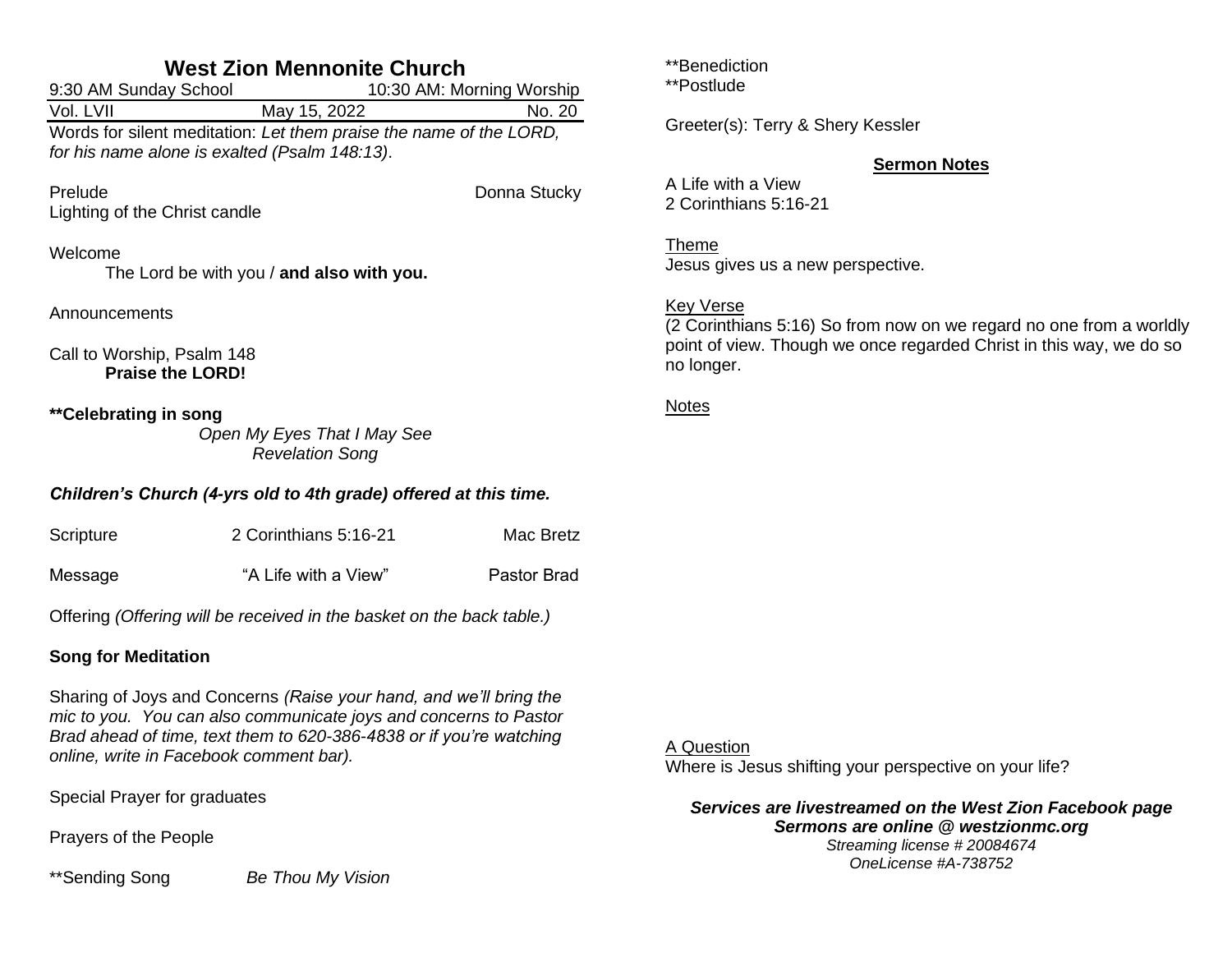**Sunday, May 22, 2022**<br>**9:00-9:45 AM:** Book discussion **10:30 AM:** V **10:30 AM: Worship Service Message**: Pastor Kurt Horst **Accompanist**: Donna Stucky **Worship Leader: Carla Stucky Greeter(s)**: Frances Neufeld

# **Coming Events**

| Today:    | Adult Sunday School book discussion 9:00 AM         |  |
|-----------|-----------------------------------------------------|--|
|           | Celebrate graduates during worship                  |  |
|           | Bethel College commencement 4 PM                    |  |
| May 16:   | Mdge 8 <sup>th</sup> grade graduation 7:00 PM       |  |
| June $1:$ | Pentecost Prayer Gathering 6:30-7:00 PM in          |  |
|           | Youth Room (upstairs in old SS rooms)               |  |
| June 4:   | Prepare and serve chalupa meal for Black Kettle     |  |
| June 5:   | Pentecost celebration, with communion and anointing |  |

**Our Mission**: God calls us into community to worship God and follow Jesus through the power and guidance of the Holy Spirit.

> **Pastor Brad Roth** Pastor's Cell: 620-386-4838 Pastor Brad's email: bradroth@westzionmc.org

> > **Secretary Carla Stucky's hours**: Thursdays 1:00-4:00 pm

Church: 620-345-8143 Carla's cell: 620-386-0414

Church's email: secretary@westzionmc.org Website: www.westzionmc.org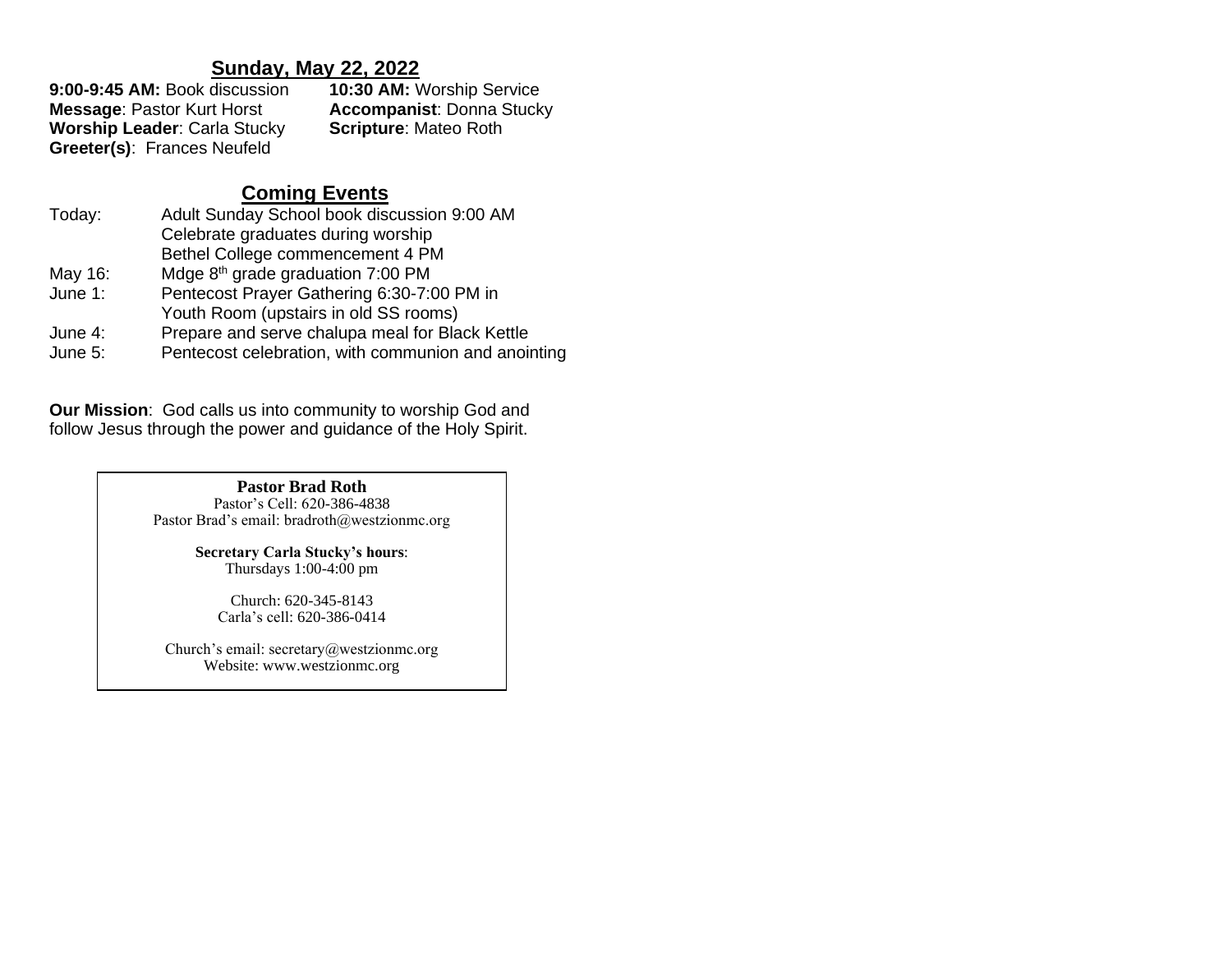# **West Zion Announcements**

## Please have all bulletin announcements to the office by Thur. noon.

1. Let's celebrate our graduates! We'll have a special prayer of blessing for them today and cupcakes after church.

> **Graduates**: Elijah Roth, Joseph Azzarito, Mac Bretz, Fynn Burge, Sam Strausz (Moundridge Middle School); Jordyn Elliot (Canton-Galva Middle School); Kaleigh Guhr (Goessel High School and Associate's Certificate from Cowley Community College in early childhood education); Jerod Kaufman, (Bethel College, BA in Mathematical Sciences); Jennifer Suarez (Emporia State University, Master's in Curriculum and Instruction); Angela Azzarito (Graceland University, Masters of Science in Nursing Family Nurse Practitioner); Chase Stucky (University of Kansas, Ph.D. in Chemistry)

2. **Pastor Brad** will be on a prayer retreat at the Benedictine monastery in Schuyler, NE May 19-22. You can contact a deacon (Carla Stucky, Will Kaufman, Sharon Gehring) with pastoral needs. Kurt Horst will bring the sermon on the 22nd.

3. **Join us Sundays, 9:00-9:45 AM, May 15-June 12** for a study of Sam Allberry's book *Is God Anti-Gay?* In this book, Mr. Allberry takes us on a practical and sensitive exploration of the Bible's teaching on homosexuality. Pastor Brad will lead the group. **Talk to Ellen Kaufman for a copy of the book.**

4. Please **consider signing up to donate items** or help with the chalupa meal which will be served at West Zion Saturday, June 4. The sign-up sheet is in the foyer. Money raised will go toward the Mennonite Education fund.

5. **Join us on June 1, 6:30-7:00 PM in the Youth Room for a Pentecost Prayer Gathering!** Let's join our hearts together and lift our hand in prayer for a fresh outpouring of God's Holy Spirit upon our church on Pentecost Sunday.

6. June 5 is **Pentecost,** the day we celebrate God pouring out the Holy Spirit upon the church! We will share communion and have a time for anointing with oil for healing, hope, and inspiration. May Almighty God refresh and revive us with his Holy Spirit once again!

# **General Announcements**

7. Sun., May 22 – **Sunday-Afternoon-at-the-Museum** program, Dave Kreider, "Collecting for College and Community: Past, Present and Future," 3 p.m., Kauffman Museum auditorium.

8. **Gardening for good: Creation care tips for your backyard and stories from Bolivia, May 26 at 7 pm CDT, 6 pm MDT.** In this virtual visit, we'll explore what it looks like to care for the planet––from our own backyards to remote Bolivian communities. Join us to learn gardening and conservation tips in your own garden, then travel south to hear incredible stories from MCC's projects in Bolivia. [Learn more](https://mcc.org/mcc-virtual-visits)  [and register at mcc.org/virtual-visits.](https://mcc.org/mcc-virtual-visits)

9. The **MCC Central States team** currently have the following openings. Contact [krystalklaassen@mcc.org](https://can01.safelinks.protection.outlook.com/?url=http%3A%2F%2Fkrystalklaassen%40mcc.org%2F&data=05%7C01%7CTinaSchrag%40mcc.org%7Ce4cfea819c1a4105e53a08da293047c0%7C169838f761344f5b8d1ab2d131856f52%7C0%7C0%7C637867584602076987%7CUnknown%7CTWFpbGZsb3d8eyJWIjoiMC4wLjAwMDAiLCJQIjoiV2luMzIiLCJBTiI6Ik1haWwiLCJXVCI6Mn0%3D%7C3000%7C%7C%7C&sdata=bxDUv49WlFfH5UFDaC2l1peQ1bcqdfTR4gKQw7Pm5yM%3D&reserved=0) with any questions:

 - HR Recruiter & Central States HR Coordinator - As a member of the MCC U.S. Human Resources recruitment team, this position will join in carrying out an organization-wide recruitment strategy and selection processes to fill vacancies in MCC U.S. The regional HR Coordinator works directly with a variety of necessary HR tasks within the Central States region. [Details about this full time position](https://mcc.org/get-involved/serve/openings/hr-recruiter-central-states-hr-coordinator) can be [found on mcc.org/get-involved/serve/openings.](https://mcc.org/get-involved/serve/openings/hr-recruiter-central-states-hr-coordinator)

 - Young Adult Program Coordinator –The young adult coordinator works collaboratively to expand opportunities for young adults to join with the work of MCC and to deepen and develop leadership skills in peacebuilding, justice, and social change. Plan, facilitate and recruit for young adult programming in the MCC Central States region. [Check out all the details and apply today!](https://can01.safelinks.protection.outlook.com/?url=https%3A%2F%2Fmcc.org%2Fget-involved%2Fserve%2Fopenings%2Fyoung-adult-coordinator-central-states&data=05%7C01%7CTinaSchrag%40mcc.org%7Cad7ec3c1dbb5447affa008da341cc6dd%7C169838f761344f5b8d1ab2d131856f52%7C0%7C0%7C637879595435589230%7CUnknown%7CTWFpbGZsb3d8eyJWIjoiMC4wLjAwMDAiLCJQIjoiV2luMzIiLCJBTiI6Ik1haWwiLCJXVCI6Mn0%3D%7C3000%7C%7C%7C&sdata=Q4whRWVDuGV1ENAtmht7Sri3pKQFfkcnxzQb0k9VmBM%3D&reserved=0)

 - Material Resources Center (MRC) Volunteer Coordinator – The MRC in North Newton, Kansas hosts volunteers of all ages working together to support the mission of MCC. Primarily, the part time Volunteer Coordinator will welcome, host, educate, assist and supervise the daily volunteers as well as receive donations in the MRC. Please visit [mcc.org/get-involved/serve/openings](https://can01.safelinks.protection.outlook.com/?url=https%3A%2F%2Fmcc.org%2Fget-involved%2Fserve%2Fopenings%2Fmaterial-resource-center-volunteer-coordinator-central-states&data=05%7C01%7CTinaSchrag%40mcc.org%7Ce4cfea819c1a4105e53a08da293047c0%7C169838f761344f5b8d1ab2d131856f52%7C0%7C0%7C637867584602076987%7CUnknown%7CTWFpbGZsb3d8eyJWIjoiMC4wLjAwMDAiLCJQIjoiV2luMzIiLCJBTiI6Ik1haWwiLCJXVCI6Mn0%3D%7C3000%7C%7C%7C&sdata=Sb6AxUSVhEG0WjX7jKiLKAsbNBMBW5FN75JSGxxN5Gs%3D&reserved=0) for more information and to apply.

10. On Tuesday June 7 at 6:30 pm **Everence** will hold a retirement income workshop. This workshop will cover Social Security strategies including when to begin taking benefits, strategies to help your income last throughout retirement, and risks that can impact your retirement savings. It will be held at the Everence office: 3179 N. Main St. Suite 1B, North Newton. Interested? Contact the Everence office at 316-283- 3800, 877-467-7294 or [central.kansas@everence.com.](mailto:central.kansas@everence.com)